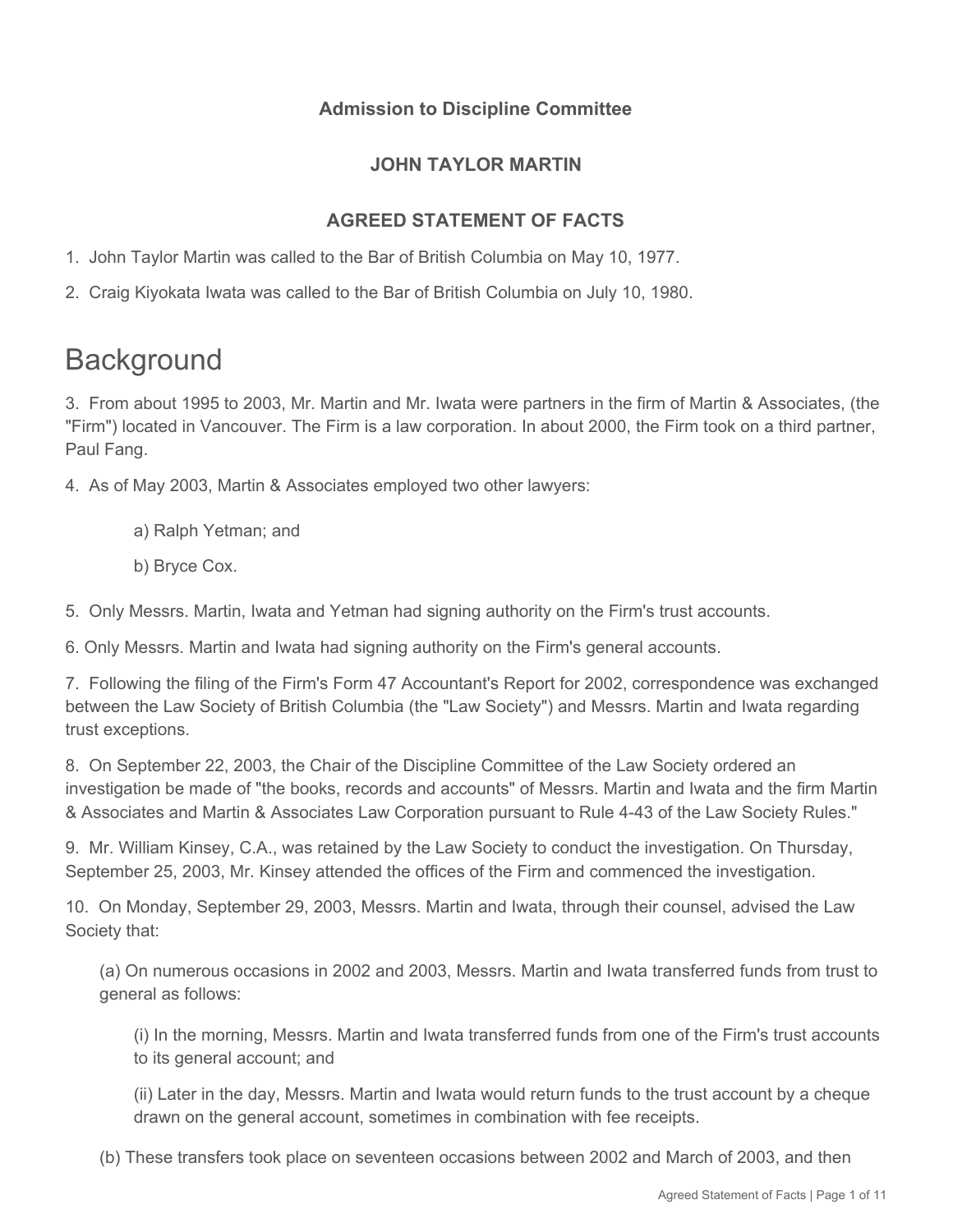daily from some point in March 2003 to May 9, 2003 and then ceased. The reason for the transfers was to reduce the Firm's exposure on its line of credit with its bank so that the bank would not call its line of credit.

11. On October 2, 2003, the Chair of the Discipline Committee of the Law Society directed the issuance of a citation to Messrs. Martin and Iwata. The Discipline Committee referred the matter to three Benchers pursuant to s. 39 of the *Legal Profession Act* and Rule 4-17 of the Law Society Rules.

12. On October 15, 2003, Mr. Martin resigned his membership in the Law Society.

13. On October 15, 2003, Mr. Iwata provided an undertaking to refrain from engaging in the practice of law pending disposition of the citation.

14. In light of the resignation of Mr. Martin and the undertaking of Mr. Iwata, the panel of three Benchers constituted pursuant to s. 39 of the *Legal Profession Act* did not impose additional conditions to protect the public.

15. In October 2003, with the consent of Messrs. Martin and Iwata, a custodian was appointed by Order of the British Columbia Supreme Court.

16. Mr. Kinsey issued a report on his investigation under Rule 4-43 on November 24, 2003 (the "Kinsey Report")

# **Citation, Paragraphs 1 to 3**

17. The citation was issued on December 9, 2003.

18. The affidavit of service upon Mr. Martin, was sworn by Michelle Robertson on December 18, 2003.

19. The letter acknowledging service of the citation on Mr. Iwata was received.

20. The Kinsey Report shows, and Messrs. Martin and Iwata admit that, between September 2001 and May 2003, on numerous occasions, Messrs. Martin and Iwata withdrew or caused the withdrawal of funds from one of the Firm's trust accounts by way of a cheque or an electronic transfer, when they knew that the funds were not the property of the Firm and were being held in trust for the Firm's clients.

21. More specifically, between September 2001 and February 2003, on 16 occasions Messrs. Martin and Iwata caused funds to be withdrawn by cheque or transferred electronically from the Firm's trust account at (Bank One) to be deposited to the Firm's general account with that bank. Furthermore, between March 2003 and May 2003, on 31 occasions, Messrs. Martin and Iwata caused funds to be withdrawn by cheque from the Firm's trust account at the (Bank Two) to be deposited to the Firm's general account at that bank.

22. On each of the occasions, between September 2001 and May 2003, after the funds were taken from trust, later in the same day or on the following day, Mr. Martin or Mr. Iwata caused a cheque to be written on the Firm's general account in an amount sufficient to replenish the account and deposited the cheque to the Firm's trust account in order to repay the funds previously taken.

23. The particulars of the withdrawals, transfers and repayments are set out in Appendix D to the Kinsey Report. In summary, the amounts involved grew from \$1,000 per occurrence to in excess of \$100,000 per occurrence.

24. Messrs. Martin and Iwata acknowledge that each of the withdrawals of funds from the Firm's trust account created a trust shortage and constituted misappropriation.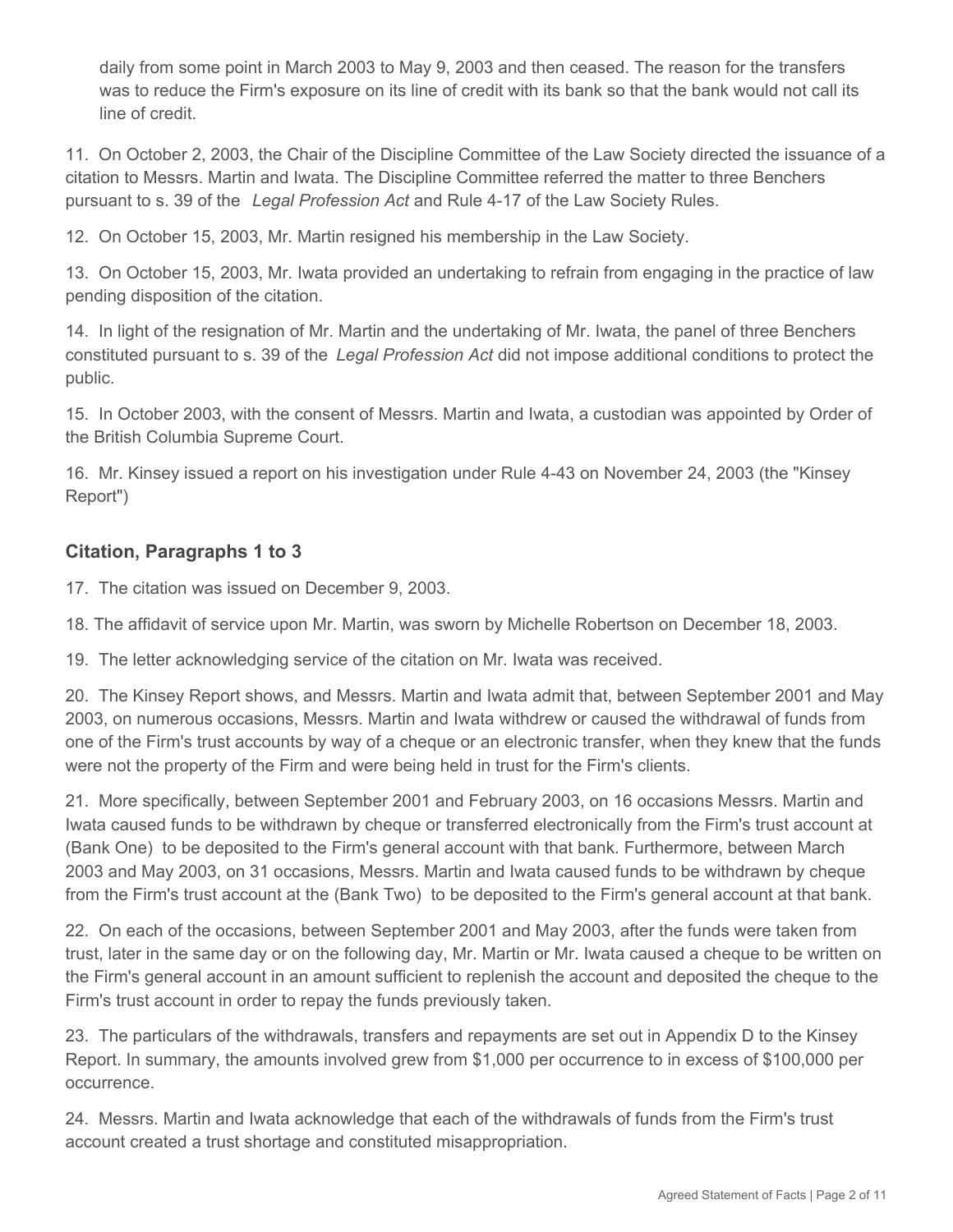25. The 16 withdrawals and transfers from the trust account at the (Bank One), referred to in paragraph 21 above, were made to ensure that sufficient funds were on deposit in the Firm's general account to cover certain cheques. The Firm had no overdraft facility with the (Bank One).

26. At the (Bank Two), the Firm's general account operated as a line of credit. The allowable maximum indebtedness on the line of credit increased from time to time. Between March and May of 2003, the maximum allowable overdraft was \$265,000. During this time, the Firm's indebtedness on its line of credit was close to or exceeded this limit.

27. At all material times, it was the practice at the (Bank Two) that the account manager would check the indebtedness on the Firm's line of credit and a decision was to be made each day by 11:00 a.m. as to whether the overdraft was within acceptable limits. If the overdraft was not within acceptable limits, then:

- a) no further cheques would be permitted to be covered by the overdraft, and/or;
- b) the (Bank Two) would require immediate repayment of the line of credit.

The practice of the (Bank Two) was known to Messrs. Martin and Iwata, so they instituted a procedure described as follows at paragraphs 28 to 34.

28. Early each day, the Firm staff accountant determined whether an amount was required in order to bring the overdraft within acceptable limits in time for the 11:00 a.m. decision. A cheque was then prepared by his staff, drawn on the trust account and made payable to the general account in the necessary amount. The cheque, in part, reflected trust withdrawals permitted by Rule 3-56, for example, for payment of fees. The balance of the cheque represented a withdrawal which was not permitted by Rule 3-56, and was an unauthorized withdrawal of client funds. Funds were withdrawn from trust by way of a cheque signed either by Mr. Martin or Mr. Iwata. Each acted with full knowledge of, and in agreement with, the other's actions.

29. The cheque was then presented at the (branch address) of the (Bank Two) for deposit to the Firm's general account. The Firm's accounts were actually held at the branch of the (Bank Two) located at (branch address), Port Coquitlam.

30. On the deposit slip accompanying the cheque and in the Firm's accounting system, the unauthorized portion of the withdrawals was recorded in "Account 91000 - Missing Deposit Info."

31. The amount recorded to Account 91000 was the amount of the shortage in the trust account, and the amount of the funds misappropriated from clients.

32. Upon deposit to the general account, the portion of the cheque representing the unauthorized withdrawal of client funds was credited to "Account 5828 Disbursements - Miscellaneous."

33. Later in the day or on the following day, a cheque was prepared on the general account, payable to the trust account in the amount required to repay the trust shortage, that is, the amount in Account 91000. This cheque was charged against Account 5828. When deposited to the trust account, the funds received were credited to Account 91000.

34. The process was repeated daily as necessary.

35. The clients' funds utilized in the unauthorized withdrawals from trust, while in the Firm's general account, were at all times at risk of being removed by the (Bank Two) in repayment of the Firm's debt on its line of credit.

36. No client of the Firm lost any money as a result of the unauthorized withdrawals from trust.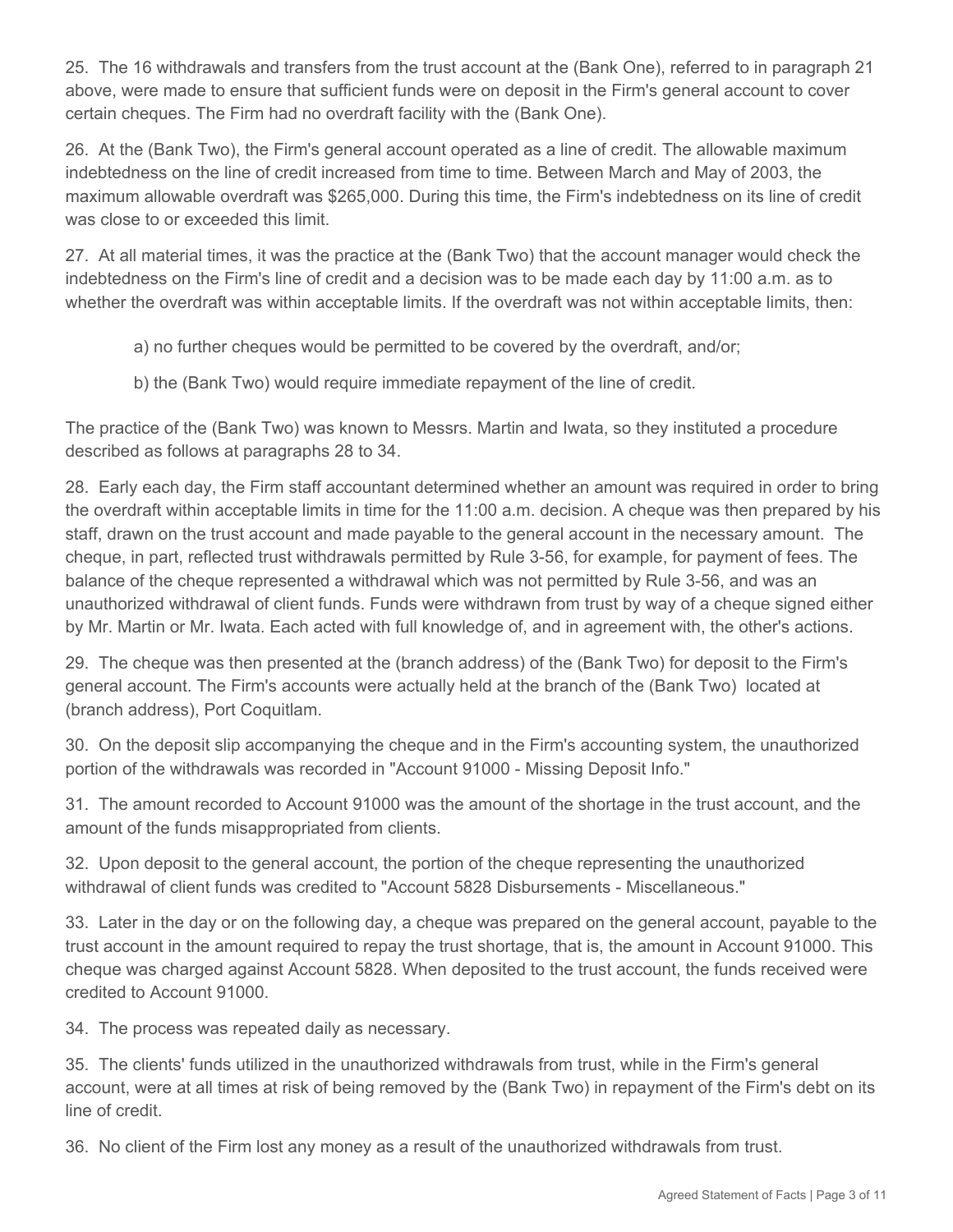37. The reason for the transfers of funds was to reduce the Firm's indebtedness on its line of credit, in order to induce the (Bank Two) to continue to extend or to refrain from making demand on the Firm's credit facilities.

38. The transfers were intended to, and did, induce the Firm's Bank to continue to extend credit to or refrain from making demand on the Firm's credit facilities.

39. During the period when Messrs. Martin and Iwata were making unauthorized transfers from the Firm's (Bank Two) trust account, the manager of customer service at the (branch address) of the (Bank Two) noticed the peculiar pattern to the Firm's deposits to the trust and general account and notified the manager at the (Bank Two) branch in Port Coquitlam. The account manager then contacted Mr. Martin who informed the account manager that the Firm's procedure amounted to taking a short term advance against fees and was a "grey area" under the Law Society Rules. Later, as the size of the individual transfers became larger, the manager of customer service at the (Bank Two) branch again contacted the account manager. The account manager then contacted the Firm and asked that the practice cease. After May 9, 2003, no further transfers from the trust account to the general account took place.

40. The (Bank Two) did not at any material time make demand upon the line of credit or decline to honour any of the Firm's cheques. The (Bank Two) expressed concern to Messrs. Martin and Iwata as to the need to reduce the indebtedness on the line of credit. Overall the account manager was of the view the line was adequately secured by other assets.

41. Mr. Martin admits that his conduct in withdrawing funds from the Firm's trust account when he knew that the funds were not the property of the Firm and were being held in trust for the Firm's clients constituted misappropriation and that he thereby committed professional misconduct.

42. Mr. Martin admits that his conduct as above described in paragraph 41 violated Rule 3-56 of the Law Society Rules.

43. Mr. Martin admits that, in making the transfers as above described, in order to temporarily reduce the Firm's line of credit and to induce the Firm's bank to continue to extend credit or refrain from making demand on the Firm's line of credit, he committed professional misconduct.

#### Citation, Paragraph 4

44. Mr. Martin admits that on 26 occasions he failed to immediately eliminate trust shortages contrary to Rule 3-66(1) of the Law Society Rules. Mr. Martin admits that on 17 occasions he failed to immediately report trust shortages over \$2,500 contrary to Rule 3-66(2) of the Law Society Rules. Particulars of the relevant shortages are set out in Appendix A to this Agreed Statement of Facts. Mr. Martin was away from Vancouver on business from time to time and did not have personal knowledge of all the trust shortages listed in Appendix A to this Agreed Statement of Facts. However, he acknowledges his personal responsibility to ensure compliance with the Law Society Rules.

### **Appendix A to the Agreed Statement of Facts**

1. On or about April 14, 1999, Martin & Associates (the "Firm") closed a conveyancing transaction for file number 7498 (client initials P.L.). The Firm's fees and disbursements in the amount of \$1,077.60 were posted and paid out from trust on April 14, 1999. Furthermore, the conveyance was structured such that the Firm would make a payment to (Title Search Company) in order for (Title Search Company) to pay the property transfer tax. The lawyer responsible for file number 7498 was originally Mr. Yetman. Subsequently, at the time of the transfer of title, and contrary to the terms of the real estate transaction, the Firm made only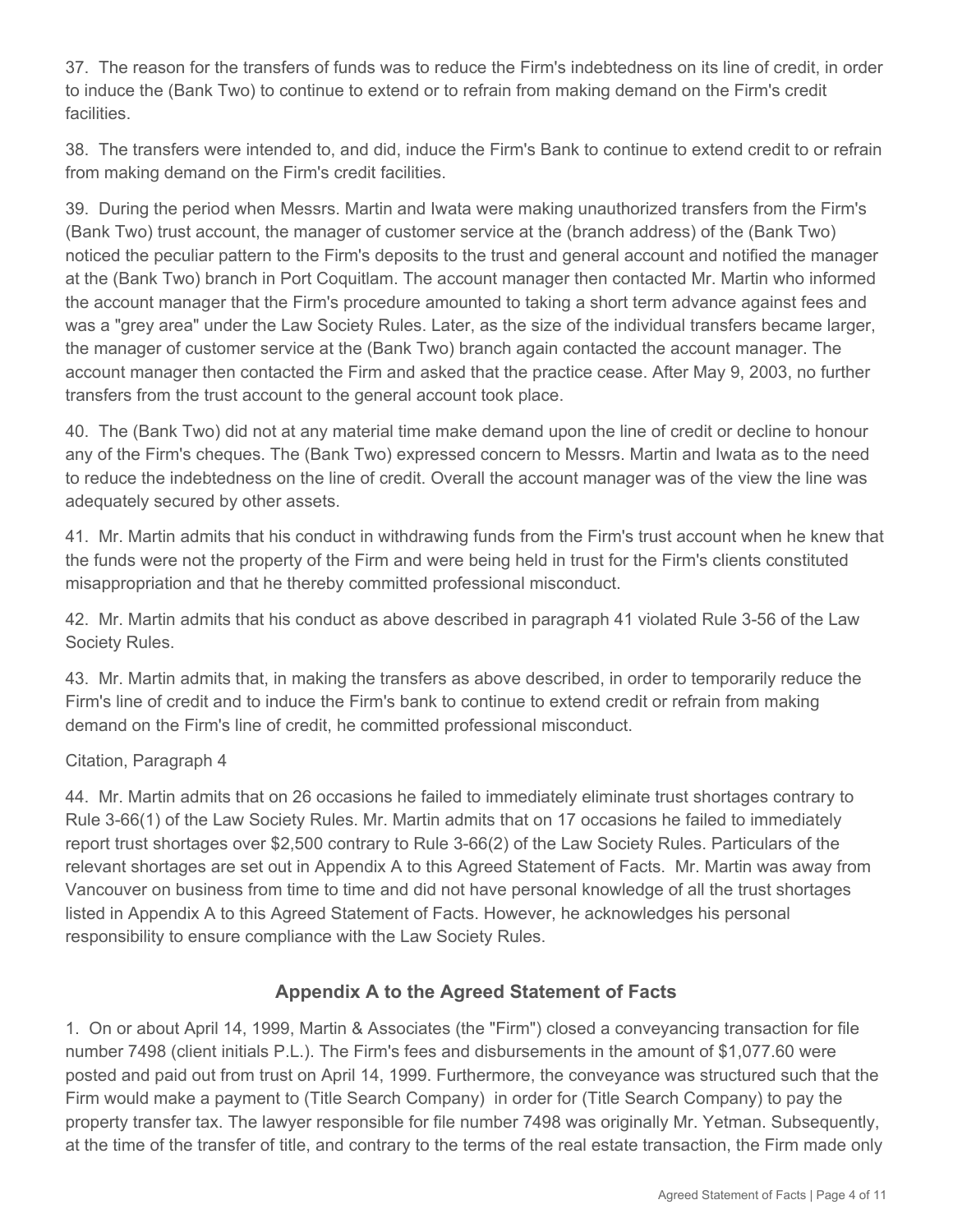a partial payment to (Title Search Company) as the Firm held a running account with (Title Search Company). Therefore, \$1,797.60 remained in the Firm pooled trust account at the (Bank One) to the credit of file number 7498. Mr. Yetman does not know which person gave the following instructions in regards to this file: on June 9, 1999, the Firm posted its account for fees and disbursements in the amount of \$1,077.60 for a second time. Thereafter, \$720.00 remained in the trust account. On February 8, 2000, the remaining \$720 was taken by the Firm. On August 1, 2000, \$1,000 was paid from the trust account, to the credit of file 7498, to (Title Search Company) which created a deficiency in the trust account in the amount of \$1,000. This amount remained outstanding until January 21, 2002 at which time the Firm transferred funds into trust. The Firm did not report a trust shortage to the Law Society of British Columbia (the "Law Society") in regards to client 7498.

2. On or about September 8, 2000, the Firm completed a conveyancing transaction on file number 8638 (client initials R.C.). The responsible lawyer was Mr. Yetman. On the closing, \$147.89 remained in trust. These funds were then taken by the Firm in payment of an account and the trust account was balanced in regards to this file. On November 14, 2000, the Firm again transferred \$147.89 for its own use therefore creating a trust shortage in the amount of \$147.89. This amount remained outstanding until October 9, 2001 at which time the Firm transferred funds into trust. The Firm did not report a trust shortage to the Law Society in regards to client 8638.

3. Starting from at least month-end for January 2001, the Firm pooled trust account held at the (Bank One) for file number 1966 (client initials O.W.S.) was short by \$8,095.16. The shortage amount fell to \$5,595.16 in April 2001 and was reduced to \$560.97 in May 2001. In June 2001 the trust shortage increased to \$9,998.12 and this amount remained outstanding until June 19, 2002 at which time the Firm transferred funds into trust. The lawyer responsible for file number 1966 was Mr. Fang. The Firm did not report a trust shortage to the Law Society in regards to file number 1966.

4. Starting from at least month-end for January 2001, the Firm pooled trust account held at the (Bank One) for file number 2941 (client initials V.L.) was short by \$1,990. This amount remained outstanding until February 11, 2002 at which time the Firm transferred funds into trust. The lawyer responsible for file number 2941 was Mr. Martin. The Firm did not report a trust shortage to the Law Society in regards to file number 2941.

5. Starting from at least month-end for January 2001, the Firm pooled trust account held at the (Bank One) for file number 6308 (client initials B.I.) was short by \$2,312.50. This amount remained outstanding until March 5, 2002 at which time the Firm transferred funds into trust. The lawyer responsible for file number 6308 was Mr. Martin. At material times there were trust overages in other Firm files for the same client in the following amounts:

- (a) \$307 as of month-end for January 2001,
- (b) \$1,312 as of month-end for February 2001,
- (c) \$307 as of month-end for March 2001; and,
- (d) \$6.50 as of month-end for September 2001,

but these amounts did not offset the trust shortage. The Firm did not report a trust shortage to the Law Society in regards to client 6308.

6. Starting from at least month-end for January 2001, the Firm pooled trust account held at the (Bank One) for file number 6328 (client initials B.I.K.) was short by \$100. This amount remained outstanding until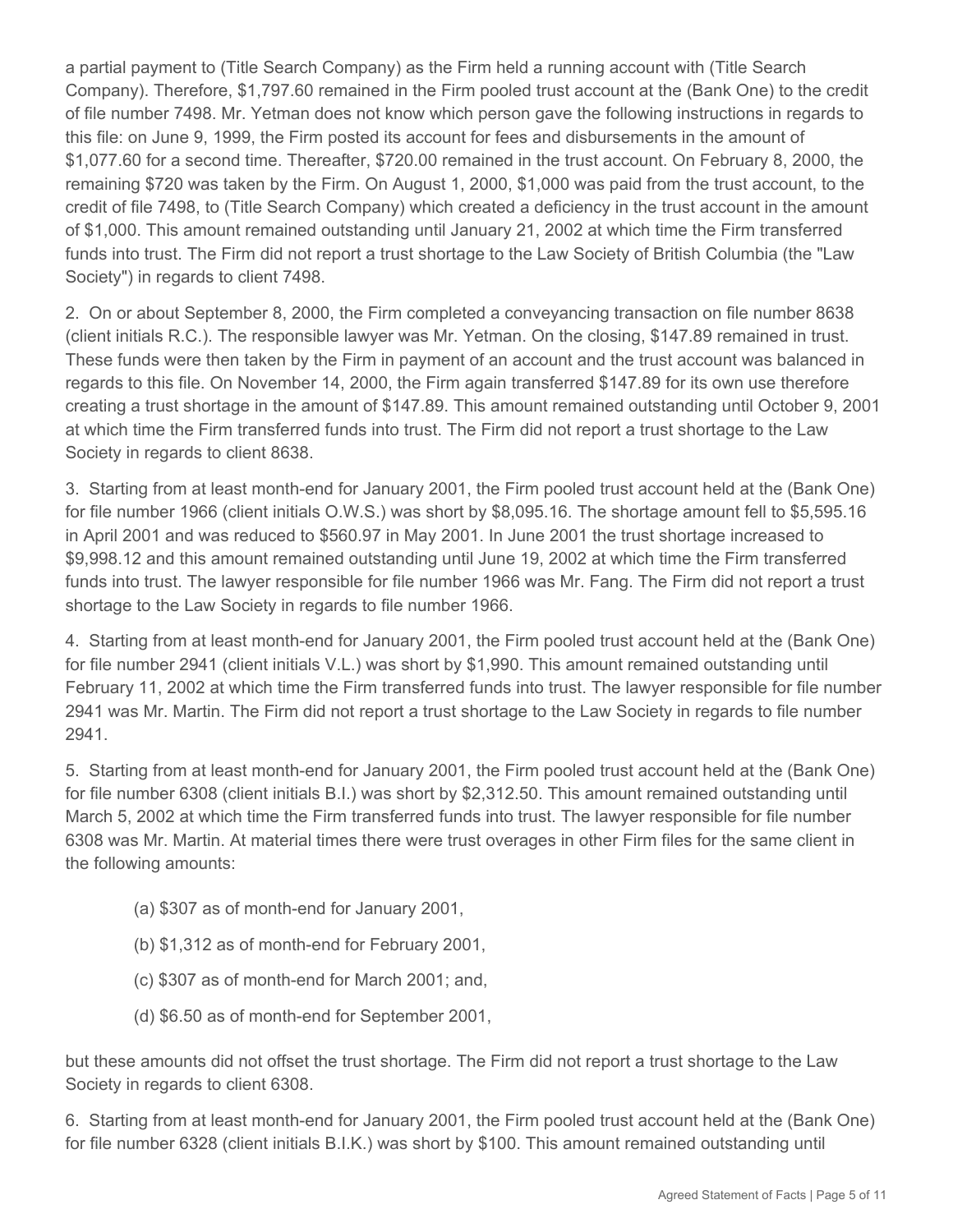October 12, 2001 at which time the Firm transferred funds into trust. The lawyer responsible for file number 6328 was Mr. Martin. The Firm did not report a trust shortage to the Law Society in regards to client 6328.

7. Starting from at least month-end for January 2001, the Firm pooled trust account held at the (Bank One) for file number 7649 (client initials O.W.U.S.) was short by \$1,500. This amount remained outstanding until January 24, 2002 at which time the Firm transferred funds into trust. The lawyer responsible for file number 7649 was Mr. Martin. The Firm did not report a trust shortage to the Law Society in regards to client 7649.

8. Starting from at least month-end for January 2001, the Firm pooled trust account held at the (Bank One) for file number 7858 (client initials D.K.C.) was short by \$2,000. This amount remained outstanding until February 6, 2002 at which time the Firm transferred funds into trust. The lawyer responsible for file number 7858 was Mr. Martin. The Firm did not report a trust shortage to the Law Society in regards to client 7858.

9. Starting from at least month-end for January 2001, the Firm pooled trust account held at the (Bank One) for file number 8112 (client initials R.F.) was short by \$1,138.58. This amount remained outstanding until January 17, 2002 at which time the Firm transferred funds into trust. The lawyer responsible for file number 8112 was Mr. Fang. The Firm did not report a trust shortage to the Law Society in regards to client 8112.

10. Starting from January 9, 2001, the Firm U.S. Dollar pooled trust account held at the (Bank One) for file number 9004 (client initials S.T.) was short by \$30 (U.S.). This amount remained outstanding until October 9, 2001 at which time the Firm transferred funds into trust. The lawyer responsible for file number 9004 was Mr. Fang. The Firm did not report a trust shortage to the Law Society in regards to client 9004.

11. Starting from at least month-end for January 2001, the Firm (SEDAR) pooled trust account held at the (Bank One) for file number 91192 (client initials A.V.I.) was short by \$1,065.15. This amount remained outstanding until November 20, 2001 at which time funds were transferred into trust. The lawyer responsible for file number 91192 was Mr. Martin. The Firm did not report a trust shortage to the Law Society in regards to client 91192.

12. By letter dated August 8, 2001, Mr. Iwata, for the Firm, reported that a trust exception occurred on March 7, 2001 in regards to file number 4644-384. The shortage had been discovered by the Firm on May 7, 2001. Mr. Iwata explained that a client cheque was returned as being Non-Sufficient Funds ("NSF"). Mr. Iwata wrote that, "A deposit has been made to correct the deficiency" although he did not state the date on which the correction was made or the lawyer responsible.

13. As of October 22, 2001, the Firm pooled trust account held at the (Bank One) for file number 9880 (client initials R.S.) was short by \$5,000. This amount remained outstanding until November 21, 2001 at which time the Firm transferred funds into trust. The lawyer responsible for file number 9880 was Mr. Martin. The Firm did not report a trust shortage to the Law Society in regards to client 9880.

14. On October 31, 2001 the Firm filed it Accountant's Report - Form 47 (the "2001 Form 47") for the fiscal year ending July 31, 2001. In a letter dated October 26, 2001 attached to the 2001 Form 47, the auditor, Mr. R. W., CA, of the accounting firm (firm) listed at paragraph 5 various trust shortages not eliminated and not reported to the Law Society.

15. On November 30, 2001, Mr. George Robertson, Trust Accountant at the Law Society, wrote to the Firm concerning the 2001 Form 47. Mr. Robertson informed the Firm of the requirements of Law Society Rules 3-66(1) and (2) to "immediately" eliminate any trust shortage and "immediately" report any trust shortage over \$2,500.

16. As of January 4, 2002, the Firm pooled trust account held at the (Bank One) for file number 9095 (client initials I.D.) was short by \$6,500. By letter dated February 21, 2002, Mr. Iwata, for the Firm, reported this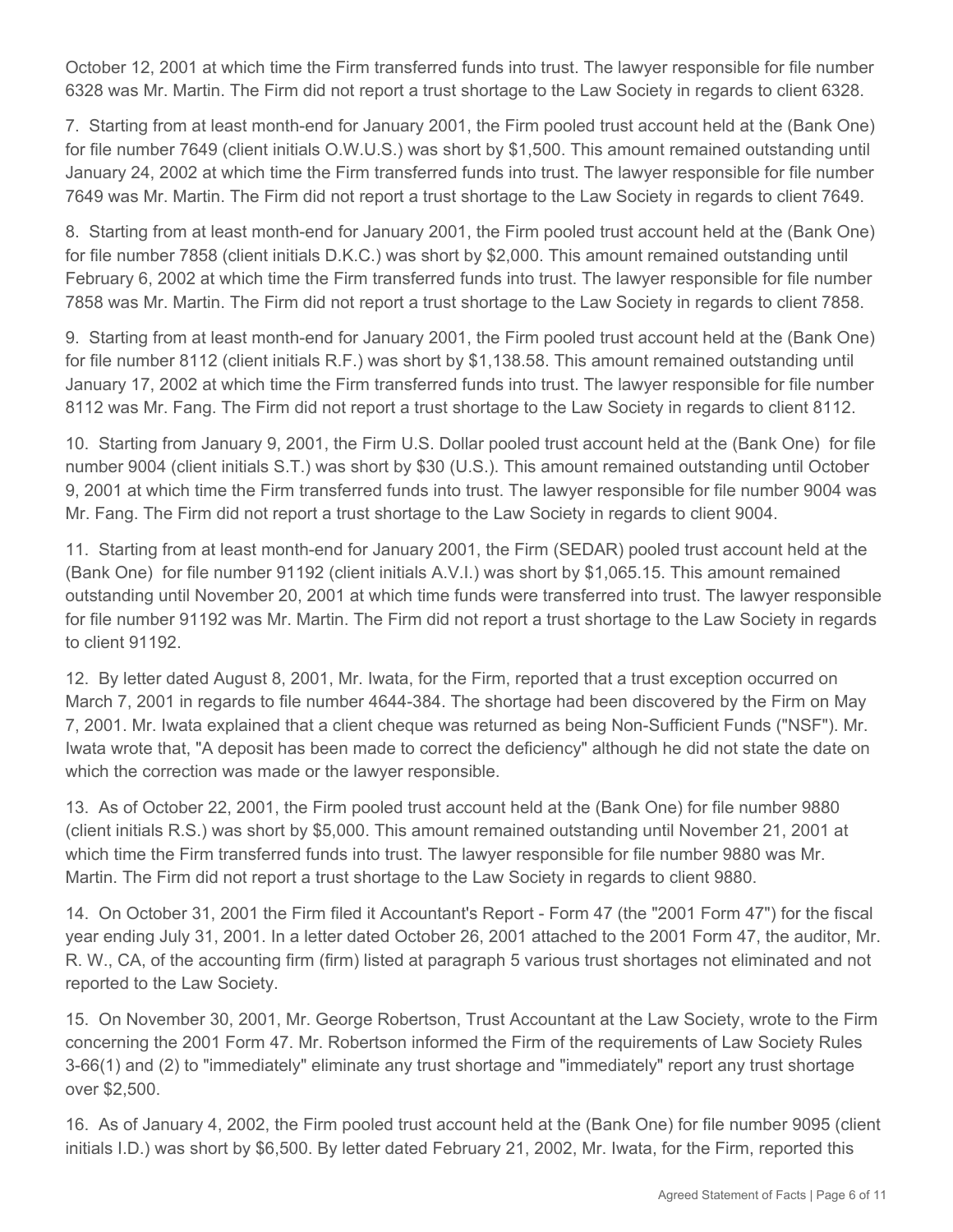trust exception and explained that a client cheque was returned as NSF. Mr. Iwata wrote that, "a deposit has been made to correct the deficiency" although he did not state the date on which the trust shortage was discovered, when the correction was made, or the lawyer responsible. The firm accounting records show that the amount of \$6,500 remained outstanding until February 15, 2002 and the lawyer responsible for file number 9095 was Mr. Martin.

17. On March 8, 2002, Mr. Iwata, for the Firm, reported that a trust exception occurred in relation to file number 9868 on October 30, 2001. Mr. Iwata explained that a cheque in the amount of \$5,000 deposited to the Firm's account at the (Bank One) came back as NSF. Mr. Iwata wrote that, "The bank was not overdrawn, only the client's position." Mr. Iwata's report that the bank was "not overdrawn" was false. When funds were drawn from trust against a cheque which was later returned as NSF, the Firm created a trust shortage. Mr. Iwata also wrote that, "A deposit has been made to correct the deficiency" although he did not state the date on which the notice of the NSF cheque was received by the Firm, when the correction was made, or the lawyer responsible.

18. On March 11, 2002, Mr. Iwata, for the Firm, reported that a trust exception occurred in relation to file number 8872 on September 11, 2000. Mr. Iwata explained that a cheque in the amount of \$3,000 deposited to the Firm's account at the (Bank One) came back as NSF. Mr. Iwata erroneously reported that, "The bank was not overdrawn, only the client's position." Mr. Iwata also wrote that, "A deposit has been made to correct the deficiency" although he did not state the date on which the notice of the NSF cheque was received by the Firm, when the correction was made, or the lawyer responsible. The accounting records of the Firm show that the Firm pooled trust account held at the (Bank One) for file number 8872 (client initials T.M.Y.) was short from at least month-end for January 31, 2001 until the Firm transferred funds in the amount of \$3,000 into trust by way of two instalments each for \$1,500 on March 8, 2002 and March 12, 2002. The lawyer responsible for file number 8872 was Mr. Iwata.

19. On March 12, 2002, Mr. Iwata, for the Firm, reported that a trust exception occurred in relation to file number 7552 on January 3, 2002. Mr. Iwata explained that a cheque in the amount of \$6,500 deposited to the Firm's account at the (Bank One) came back as NSF. Mr. Iwata again wrote that, "The bank was not overdrawn, only the client's position." Mr. Iwata also wrote that, "A deposit has been made to correct the deficiency" although he did not state the date on which the notice of the NSF cheque was received by the Firm, when the correction was made, or the lawyer responsible. The Firm accounting records for file number 7552 (client initials F.J.) show that from at least month-end for January 2001, the Firm pooled trust account held at the (Bank One) for was short by \$217.50. In September 2001 the trust shortage increased to \$2,917.50. It appears that the Firm attempted to correct the overdraft in October 2001 but did so incorrectly. The trust shortage increased in October 2001 to \$6,667.50. As of November 9, 2001, the trust shortage stood at \$6,232.50. As reported by Mr. Iwata, a client cheque in the amount of \$6,500 was received on January 3, 2002. On January 4, 2002 the Firm had notice that the cheque was not honoured and reversed the cheque from the trust accounting records. Therefore, the amount of \$6,232.50 continued to be outstanding until March 12, 2002 at which time the Firm transferred funds into trust. The lawyer responsible for file number 7552 was Mr. Martin.

20. In response to Mr. Iwata's letters to the Law Society of March 8, 2002 and March 11, 2002, on March 26, 2002, Roma Carroll, Trust Accountant at the Law Society, wrote to Mr. Iwata and again informed the Firm of the need to "immediately" report any trust exceptions over \$2,500 pursuant to Law Society Rule 3-66(2).

21. On March 28, 2002, Mr. Iwata, for the Firm, reported that trust exceptions occurred in relation to file number 1301 on January 3, 2002 and January 9, 2002. Mr. Iwata explained that two client cheques, each in the amount of \$5,000 deposited to the Firm's account at the (Bank One) came back as NSF. Again Mr.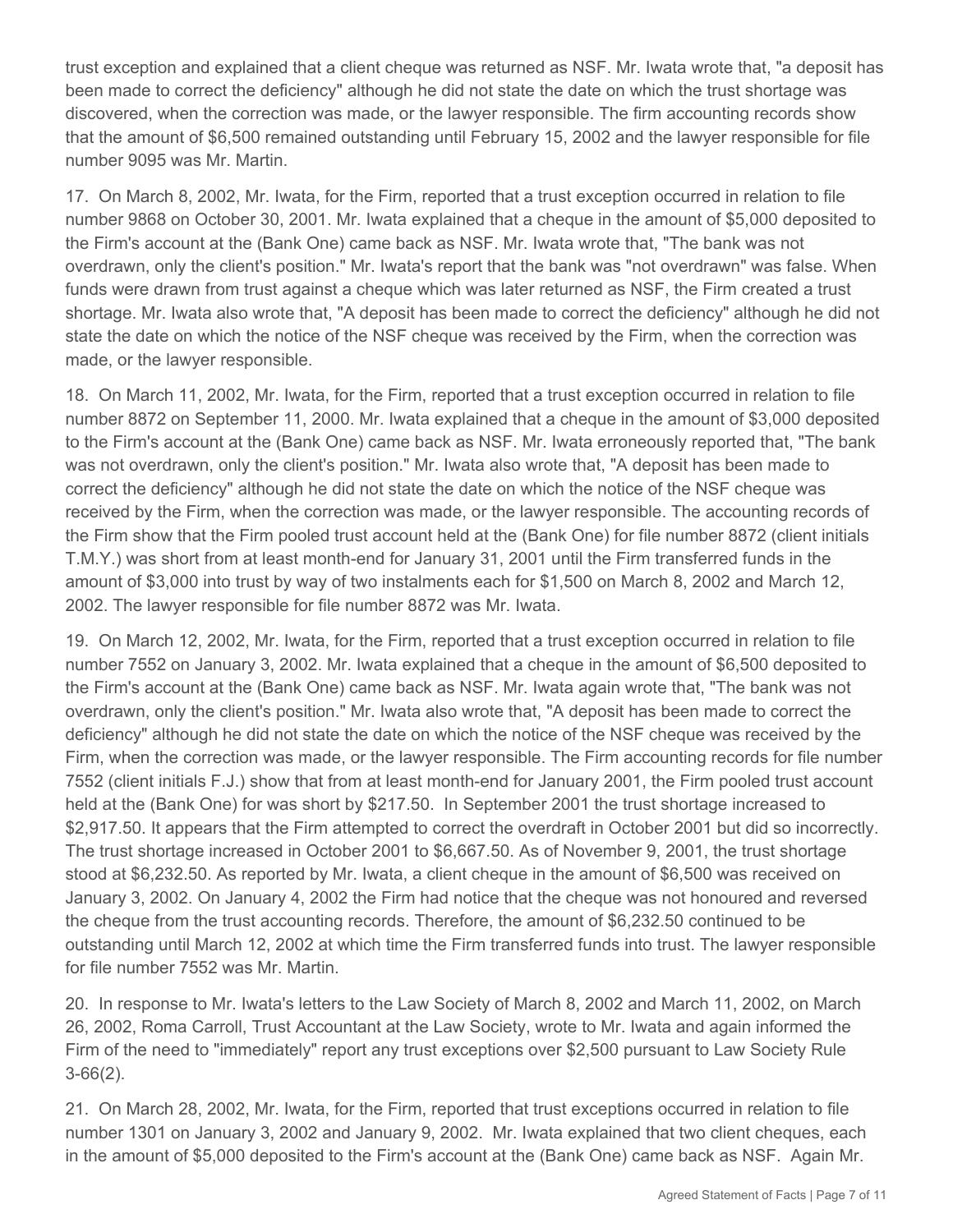Iwata wrote that, "The bank was not overdrawn, only the client's position." Mr. Iwata also wrote that, "A deposit in the amount of \$10,000 from the client has been made to correct the deficiency" although he did not state the date when the shortage was discovered, when the correction was made, or the lawyer responsible. The Firm's accounting records show that the Firm pooled trust account held at the (Bank One) for file number 1301 (client initials T.K.) was short by \$10,000 from January 9, 2002, the date on which the Firm reversed the two NSF cheques from the Firm's trust accounting records. This amount remained outstanding until March 28, 2002 at which time funds were transferred into trust from a company, the initials of which are R.R. The lawyer responsible for file number 1301 was Mr. Martin.

22. On May 31, 2002, Mr. Iwata, for the Firm, reported that a trust shortage occurred on April 30, 2002. Mr. Iwata stated that a cheque deposited to the (Bank One) for client 9738 in the amount of \$5,000 came back as NSF. Mr. Iwata wrote, "The bank was not overdrawn, only the client's position. A deposit from the company's general account has been made to correct the deficiency." The Firm failed to report when the trust shortage was discovered, when it was eliminated and the lawyer responsible.

23. By letter dated September 4, 2002, Mr. Iwata, for the Firm, reported that an exception occurred on August 30, 2002 in regards to file number 10836. Mr. Iwata explained that a cheque in the amount of \$214,543 was deposited directly into the Firm's (Bank Two) trust account and a draft in the amount of \$102,045.86 was deposited into the Firm's (Bank One) trust account. In error, the Firm's bookkeeper transferred the funds from the (Bank Two) account to the (Bank One) but wrote all the disbursement cheques from the (Bank Two) account. Mr. Iwata wrote that, "a deposit has been made to correct the deficiency" although he did not state the date on which the correction was made or the lawyer responsible. Mr. Iwata ended his letter with the sentence, "The bank was not overdrawn, only the client's position." Mr. Iwata's claim that the bank was "not overdrawn" was erroneous. The error of the Firm constituted a trust shortage.

24. As of September 30, 2002, the Firm U.S. Dollar pooled trust account held at the (Bank Two) for file number 8673 (client initials M.I.) was short by \$7,500. This amount remained outstanding until November 20, 2002 at which time the Firm transferred funds into trust. The lawyer responsible for file number 8673 was Mr. Martin. The Firm did not report a trust shortage to the Law Society in regards to client 8673.

25. By letter dated October 16, 2002, Mr. Iwata, for the Firm, reported that a trust shortage occurred on October 1, 2002 in regards to file number 10898. Mr. Iwata explained that cheque in the amount of \$158,662.59 was deposited directly into the Firm's (Trust Company). Also, a cheque in the amount of \$984,000 along with a transfer from another file in the amount of \$156,696.15 was deposited into the Firm's (Bank One) trust account. Again, Mr. Iwata wrote that the shortage had occurred due to an error by the Firm's bookkeeper as the bookkeeper wrote all the disbursement cheques from the Firm's trust account at the (Bank One). Mr. Iwata wrote that, "a deposit has been made to correct the deficiency" although he did not state the date on which the correction was made or the lawyer responsible. Mr. Iwata ended his letter with the sentence, "The bank was not overdrawn, only the client's position." Claiming that the bank was "not overdrawn" was erroneous. The error of the Firm constituted a trust shortage.

26. On October 30, 2002, R.W. prepared for the Firm an Accountant's Report - Form 47 for the fiscal year ending July 31, 2002 and enclosed a letter dated October 28, 2002 detailing 12 different types of trust exceptions (the "2002 Form 47"). In regards to trust shortages Mr. W. wrote:

(a) At paragraph 4, "Overdraft balances on individual clients' trust ledgers are not being promptly corrected." Mr. W. then listed various trust shortages over \$2,500 during the 2002 fiscal year which were not reported to the Law Society and were not immediately corrected.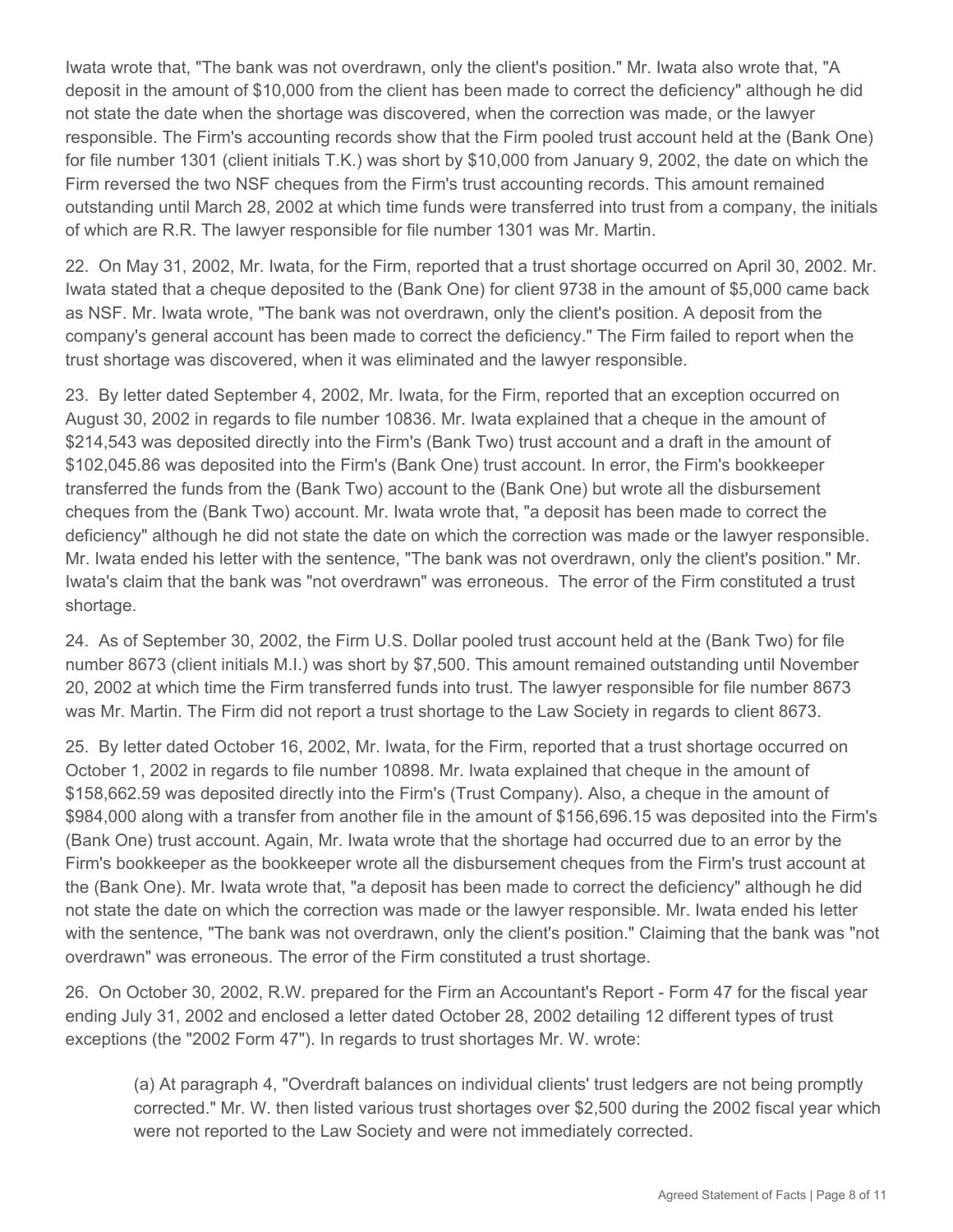(b) At paragraph 7, "Six separate letters to the Law Society reporting client trust shortages greater than \$2,500 incorrectly stated that "the bank was not overdrawn, only the client's position". Pooled trust accounts were overdrawn on September 28-29 by \$42,506.14; September 30 by \$2,499.07; October 30 by \$1,105.11; May 2 by \$13,082.11; May 9 by \$67,598.59; May 21 by \$1,568.02; May 27-28 by \$3,428.61.

27. Also on October 30, 2002, the Firm provided the 2002 Form 47 to the Law Society along with a cover letter from Mr. Iwata. Mr. Iwata did not address any of the trust exceptions noted by the auditor rather Mr. Iwata explained that, *inter alia*, the Firm had hired Mr. A.W., C.M.A., M.B.A., in September 2002 to oversee financial transactions.

28. On November 14, 2002, Mr. Iwata, for the Firm, sent three letters to the Law Society concerning three different trust exceptions. The following is the complete text of one of the letters:

An exception occurred on October 1, 2002. A cheque, which was deposited to the (Bank One) Trust account for client 9738 in the amount of \$10,000.00 came back as Non-Sufficient Fund. The bank was not overdrawn, only the client's position. A deposit has been made to accept the deficiency. Mr. Iwata failed to state when the trust shortage was discovered and when it was eliminated. Again, Mr. Iwata wrote the erroneous statement that, "The bank was not overdrawn, only the client's position."

29. On November 21, 2002, Mr. Iwata, for the Firm, reported that a trust shortage occurred on September 30, 2002. Mr. Iwata stated that a cheque deposited to an (Bank Two) account for client 8673 in the amount of \$7,500 came back as NSF. Mr. Iwata wrote, "The bank was not overdrawn, only the client's position. A deposit was made to correct the deficiency." The Firm failed to report when the trust shortage was discovered and when it was eliminated.

30. On December 20, 2002, as a result of the exceptions disclosed in the 2002 Form 47, Mr. George Robertson of the Law Society made a written enquiry of Messrs. Iwata and Martin in regards to various trust accounting issues.

31. On December 31, 2002, Mr. Iwata, on behalf of the Firm, sent three letters to the Law Society regarding three trust exceptions, two of which were reported to have occurred on October 30, 2002. In each of the three letters Mr. Iwata failed to report when the trust shortages were eliminated and erroneously reported that, "The bank was not overdrawn, only the client's position."

32. By letter dated January 23, 2003, Mr. W responded for the Firm to the concerns raised by Mr. Robertson in Mr. Robertson's letter of December 20, 2002.

33. By letter dated January 29, 2003, Mr. Iwata, for the Firm, reported that a trust shortage occurred on November 21, 2002. Mr. Iwata explained that a cheque was deposited to the (Bank Two) for client 9738 in the amount of \$10,000 which came back as NSF. Mr. Iwata wrote that, "A deposit from our firm's general account has been made to correct the deficiency" although Mr. Iwata failed to report when the trust shortage was detected and when it was eliminated. Rather, Mr. Iwata wrote the following:

As indicated in our response of January 23, 2003 to Mr. George Robertson concerning our form 47, our bookkeeper was of the misunderstanding that exceptions of this nature were to be reported when corrected. As we are now aware that exceptions of this nature are to be reported and corrected immediately, we confirm that any future exceptions of this nature will be reported & corrected immediately upon discovery.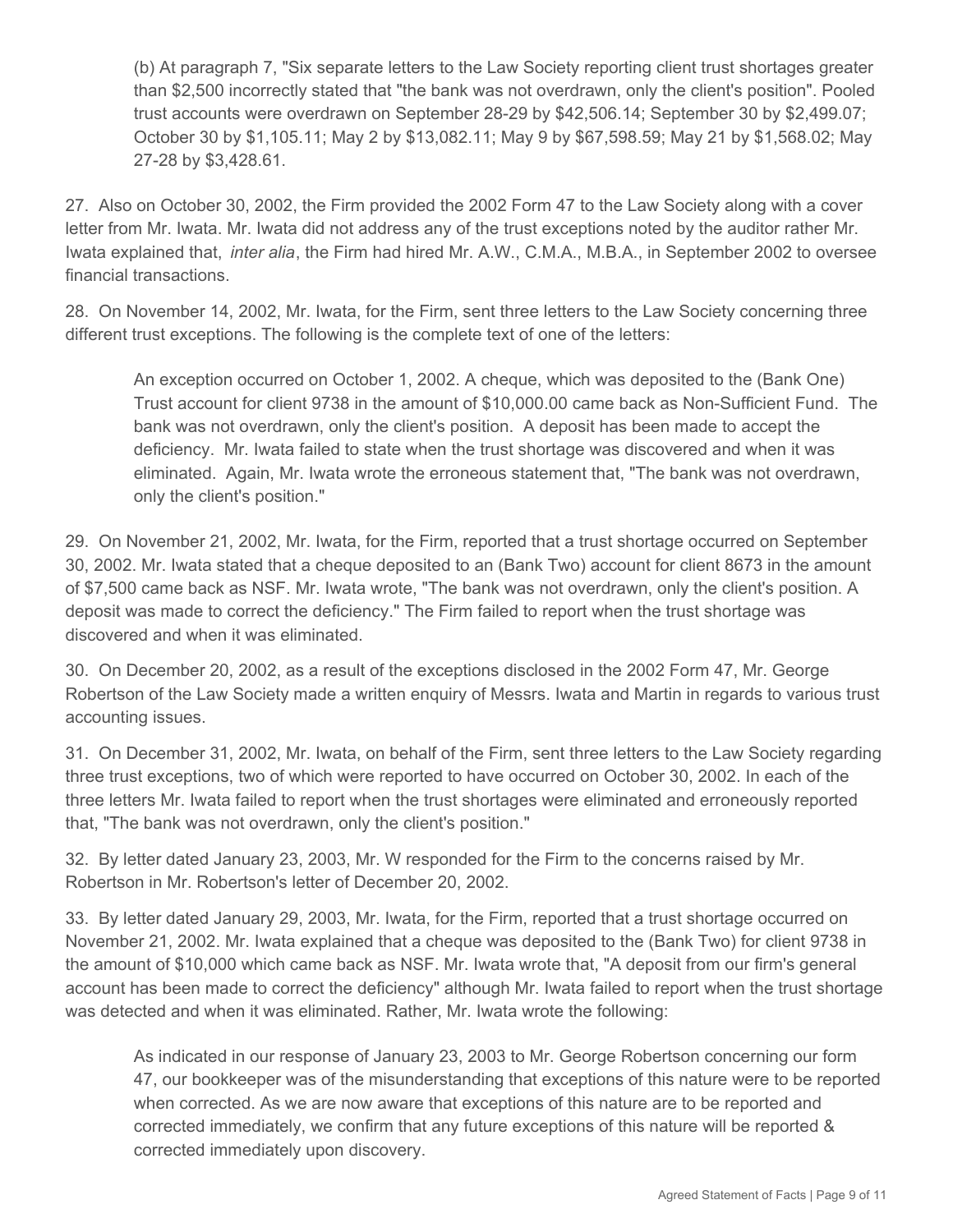34. By letter dated April 30, 2003, Mr. Iwata reported, for the Firm, that on January 3, 2003, the (Bank Two) incorrectly posted a cheque in the amount of \$12,725.94 on deposit for client 11217 to the Firm's general account. Mr. Iwata wrote:

We had correctly posted the deposit to our client's trust account. It was not until we completed our bank reconciliation that this error was brought to our attention.

We have corrected the error on both bank accounts.

In this letter of April 30, 2003, Mr. Iwata did not specify when the trust shortage was discovered, when it was eliminated, or the lawyer responsible.

35. By letter dated May 15, 2003, Roma Carroll of the Law Society wrote to Mr. Iwata concerning his letter of April 30, 2003 and requested that copies of both the trust and the general bank statements be provided to the Law Society for the entire period of the particular trust shortage reported on April 30, 2003.

36. On May 21, 2003, Mr. Iwata, for the Firm, reported a trust shortage that occurred on March 24, 2003 for client 11591. Mr. Iwata explained that a cheque in the amount of \$3,000 came back as NSF and reported that, "a deposit has been made to correct the deficiency." Mr. Iwata failed to report when the trust shortage was discovered and when it was eliminated.

37. On June 2, 2003, Mr. Iwata, on behalf of the Firm, wrote to the Law Society and provided the banking documents requested in Ms. Carroll's letter of May 15, 2003 concerning the trust shortage of \$12,725.94 which had occurred on January 3, 2003 but was reported on April 30, 2003. Mr. Iwata wrote that the error was discovered "in our month end reconciliation" although he failed to specify when the January 2003 month-end reconciliation was completed. Mr. Iwata provided copies of the Firm banking records which show that the trust shortage of January 3, 2003 was not corrected by the Firm until April 2003 when the Firm returned the funds to trust by way of four instalments paid on the following dates in the following amounts:

- (a) April 14, 2003 \$3,000
- (b) April 22, 2003 \$3,000
- (c) April 25, 2003 \$3,300
- (d) April 29, 2003 \$3,425.94

Therefore, the Firm waited until it had repaid the trust shortage, by way of instalments, before reporting the shortage to the Law Society on April 30, 2003, contrary to the Law Society Rules and Mr. Iwata's representation in his letter of January 29, 2003 that, "we confirm that any future exceptions of this nature will be reported & corrected immediately upon discovery."

38. On June 4, 2003, Mr. Iwata met with Roma Carroll to explain, *inter alia*, the numerous overdrafts to the Firm's trust accounts. At this meeting, Mr. Iwata confirmed the information contained in his letter to the Law Society of June 2, 2003 that the amount of \$12,725.94 deposited into the Firm's general account rather than the Firm's trust account in January 2003 was not corrected or reported until April 2003.

39. On June 17, 2003, Mr. Caldwell, Staff Lawyer at the Law Society, wrote to Mr. Iwata and informed him that the Law Society Professional Conduct Department had opened a file and began an investigation into the series of trust shortages at the Firm. Mr. Caldwell also posed numerous questions to Mr. Iwata in this letter of June 17, 2003.